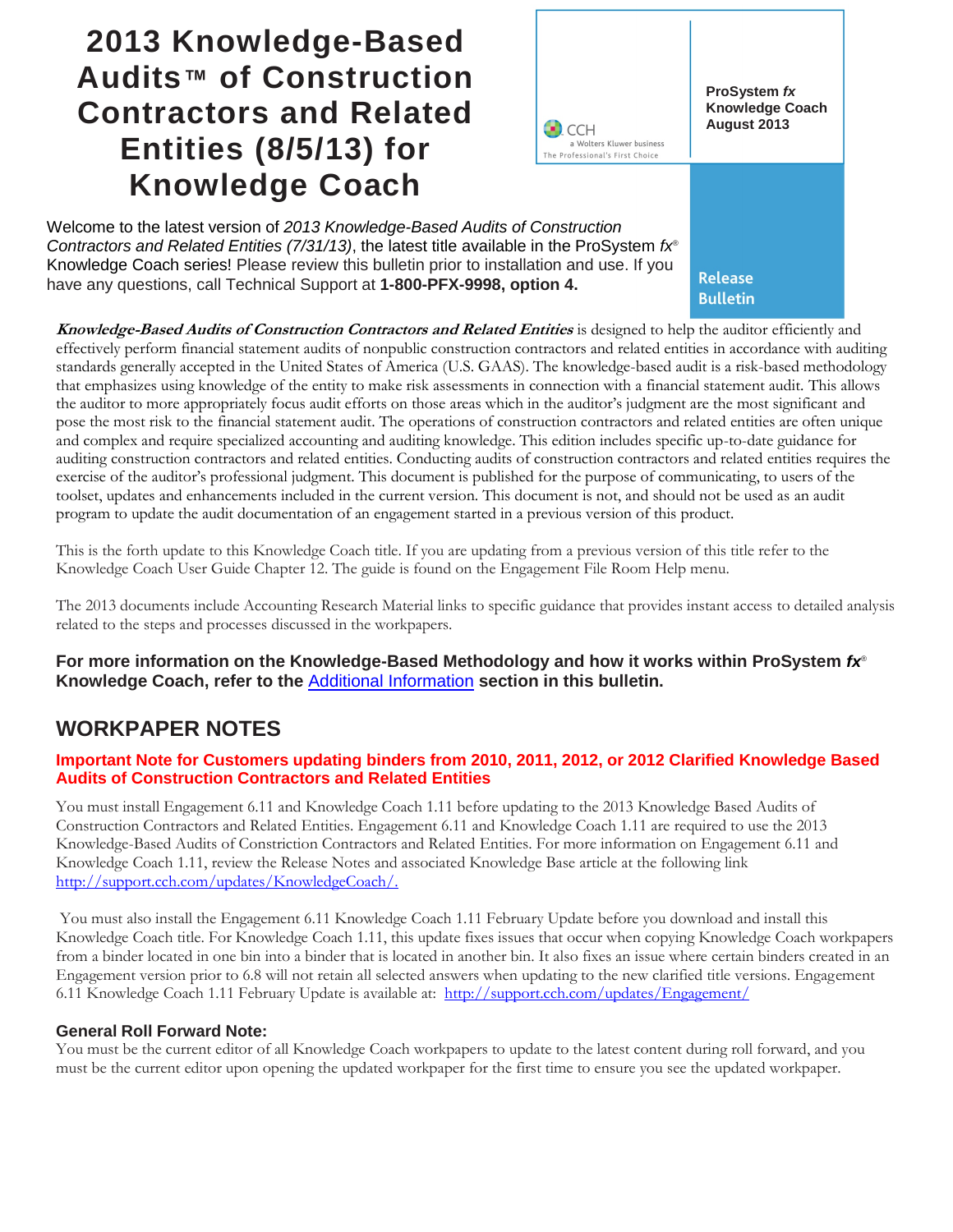The **2013** *Knowledge-Based Audits of Construction Contractors and Related Entities* has been updated to help auditors conduct audit engagements in accordance with the new clarified and redrafted auditing standards resulting from the ASB's Clarity Project and pending auditing standards and guidance, including the requirements of SAS 127, Omnibus Statement on Auditing Standards - 2013. Many new tips and examples have been incorporated. The 2013 tools include links to specific guidance that provides instant access to detailed analysis related to the steps and processes discussed in the workpapers. Also included is a revised financial statement disclosures checklist that provides a centralized resource of the current required and recommended U.S. GAAP disclosures and key presentation items, using the style referencing under the FASB Accounting Standards Codification™.

### **Specific Program Enhancements:**

For more information on specific program enhancements, review the 2013 Construction Overview for Knowledge Coach users available in the binder through the RES-KCO workpaper or at the following link: [http://support.cch.com/productsupport/productSupport.aspx?path=%2fTopics%2fproduct\\_support%2fpfx\\_office%2fknowledge](http://support.cch.com/productsupport/productSupport.aspx?path=%2fTopics%2fproduct_support%2fpfx_office%2fknowledge_coach#Guides) [\\_coach#Guides](http://support.cch.com/productsupport/productSupport.aspx?path=%2fTopics%2fproduct_support%2fpfx_office%2fknowledge_coach#Guides)

#### **In addition, forms and practice aids throughout have been updated to include new examples and tips and, where applicable, to take into account:**

New literature, standards, and developments, reflected in the following current audit and accounting guidance:

Statements on Auditing Standards (SASs): SAS-127, *Omnibus Statement on Auditing Standards*—*2013*

FASB Accounting Standards Codification as of December 31, 2012, and through ASU No. Accounting Standards Update No. 2013- 05—*Foreign Currency Matters (Topic 830).*

# <span id="page-1-0"></span>**Additional Information on Knowledge Coach and the KBA Methodology KBA Methodology**

**Knowledge-Based Audit (KBA) Methodology -** Allowsthe results of one set of procedures to become the input for the next. The key components of the KBA methodology include:

- An **Overview** that guides auditors through the methodology;
- **Knowledge-Based Audit** documents, integral to the risk assessment and overall audit processes, which contain steps and procedures required by U.S. GAAS;
- Customizable **Audit Programs** that take auditors through related steps and procedures;
- **Practice Aids** to help auditors complete steps or processes outlined in the Knowledge-Based Audit documents and Audit Programs;
- **Auditor's Reports** that provide a variety of sample auditor's opinions on audited financial statements; and
- **Correspondence** documents that provide sample letters to be used to comply with GAAS requirements and in many other common situations.

**The AICPA's Auditing Standards Board's (ASB) Risk Assessment Standards -** The practice aids and tools in the **2013 Edition of Knowledge-Based Audits of Construction Contractors and Related Entities** are designed around the AICPA's risk assessment standards to assist auditors of nonpublic construction contractors and related entities by:

- Facilitating compliance with U.S. GAAS;
- Encouraging more effective audits through tailored audit programs and comprehensive practice aids;
- Helping auditors to focus on and respond to identified audit risks; and
- Enhancing audit documentation.

# **ProSystem** *fx***® Knowledge Coach**

**ProSystem** *fx***® Knowledge Coach** functionality allows auditors to use the Knowledge-Based-Audit methodology more efficiently by eliminating the need for duplicate entry of the same information, tailoring audit documentation to each particular engagement, and documenting the link between risks identified and procedures performed. **AUD-100 Tailoring Question Workpaper** is a document in Knowledge Coach that presents engagement-level questions designed to aid in tailoring the engagement documentation to fit each client. Completing the questions helps the auditor avoid duplication and unnecessary workpapers.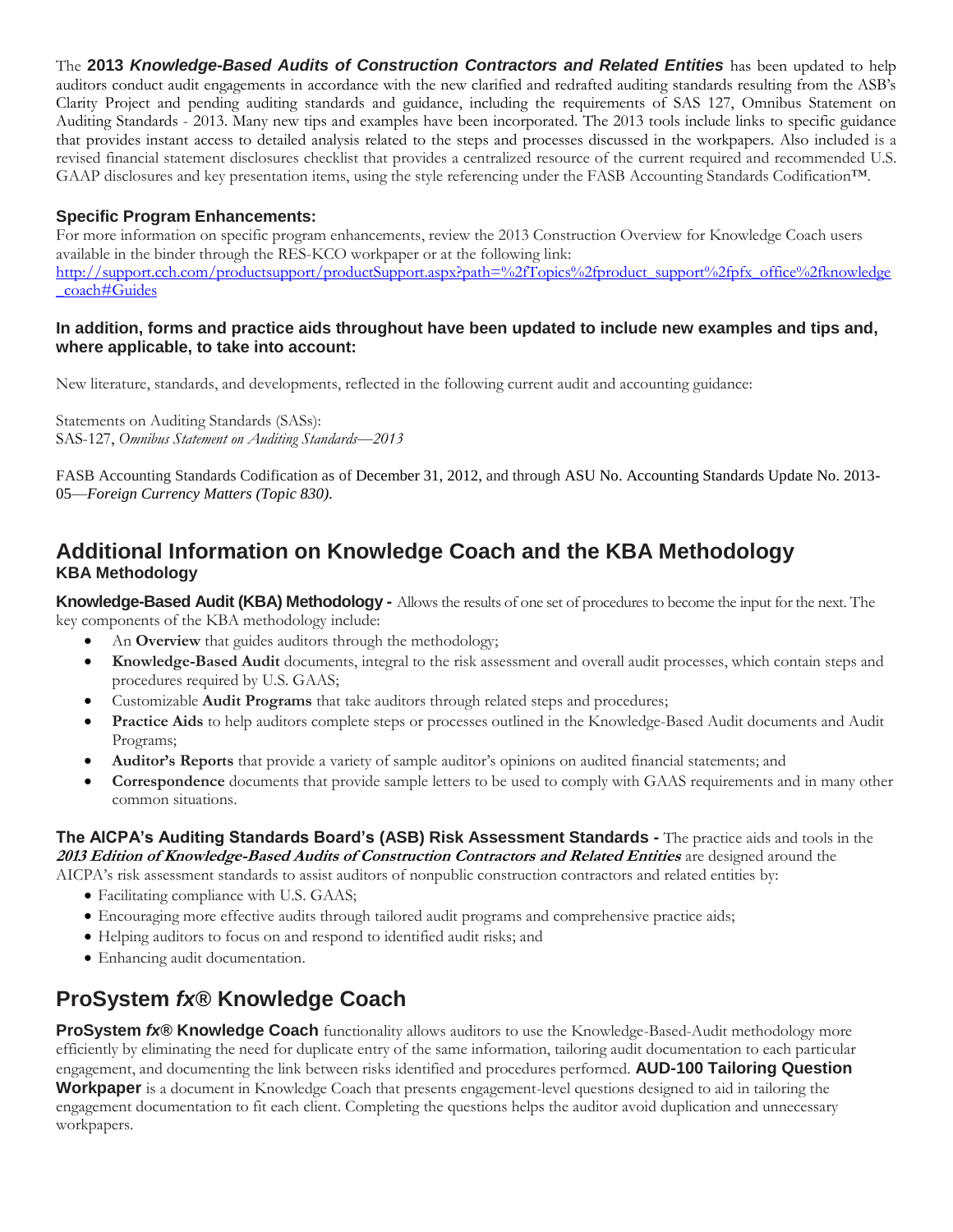Before you begin your audit, please review the guidance in **AUD-101 Overall Audit Program**. This workpaper is intended to be your road map through a Knowledge-Based Audit methodology. You should start your audit with **AUD-100 Tailoring Question Workpaper** and **AUD-101 Overall Audit Program**.

**Risks** can be captured via the Risk Summary task pane from any Knowledge Coach workpaper by the current editor of **KBA-502 Summary of Risk Assessments**. This allows the user to continuously assess risks during the engagement. Several workpapers prompt the consideration of the presence of risks, but the Risk Summary task pane must be used to document those risks. All documented risks flow to the Risk Summary. To ensure risks show in findings tables, make sure to check the "workpaper identified in" field of the Risk pane.

**Information Flow** helps cut down on the time spent duplicating information across forms. In addition, the flow of consistent information ensures that information and updates to information are not missed between workpapers. Drill-down functionality helps the user navigate quickly to the source of the information, aiding in the review of the audit file.

**Diagnostics** help keep track of unresolved issues like unanswered questions, incomplete risks, program steps not linked to risks or relevant assertions, missing workpaper, and more. Diagnostics now show when a form table has not been answered (i.e. tables in **KBA-101 Overall Audit Strategy** that are added by the tailoring questions in **AUD-100 Tailoring Question Workpaper**).

Links to Accounting Research Manager (ARM) - If you subscribe to an ARM library that includes audit content, you can now link directly to source material from Resources within Knowledge Coach documents. These links have been updated to reference to the accounting standards under the FASB Accounting Standards Codification<sup>TM</sup>. Also, if you subscribe to the *Knowledge-Based Audits of Construction Contractors and Related Entities Guide* on ARM, you can take advantage of brand new links to the audit guide material from within the Knowledge Coach documents.

**Interpretive Guidance** is integrated into each Knowledge Coach templates through the Tips view of each new task pane. Informational features include Practice Points, Examples, Optional Workpapers, and Resources to help auditors work more effectively and efficiently. We have also added the ability to navigate from Resources within a document or the tip pane directly to CCH's Accounting Research Manager and industry audit guides by simply clicking on the Reference.

### **Important Notes**

- Make sure to save changes to workpapers before closing the workpaper or the binder to ensure data is correctly updated.
- If your Current Editor Knowledge Coach MS Word workpapers become read-only or crash, please do the following o Keep the binder with the affected workpapers open.
	- Contact Customer Service at 1-800-PFX-9998, option 4 to obtain a repair utility.
- Knowledge Coach cannot be used within the Shared File Room (SFR) feature of Engagement. However, Knowledge Coach workpapers can be shared across team members through check in, check out, workpaper assignment, syncing to the central file room and through peer-to-peer sync in the same way that other Engagement workpapers are shared.

# **System Requirements**

- This title MUST be used with ProSystem *fx* Engagement version 6.11 and higher. If you are upgrading from ProSystem *fx*  Engagement 6.0, 6.1, 6.1.2, 6.5, or 6.8 please contact Technical Support at 1-800-PFX-9998, option 4 for detailed instructions.
- A minimum of 4GB of RAM is required for optimal performance when opening and navigating through ProSystem *fx*  Knowledge Coach documents.

# **Download Instructions**

Download the *2013 Knowledge-Based Audits of Construction Contractors and Related Entities* from the **ProSystem fx Knowledge Coach Updates** section of the ProSystem *fx* Engagement Support Web site at the following URL:

**http://support.cch.com/updates/KnowledgeCoach**, then select the **Knowledge Coach Series** and **Download file** link next to the **2013 Knowledge-Based Audits of Construction Contractors and Related Entities.** On some occasions the content package file (.KCP) has downloaded with the extension changed to .ZIP. If this occurs, please change the extension of the downloaded file to KCP using all capital letters.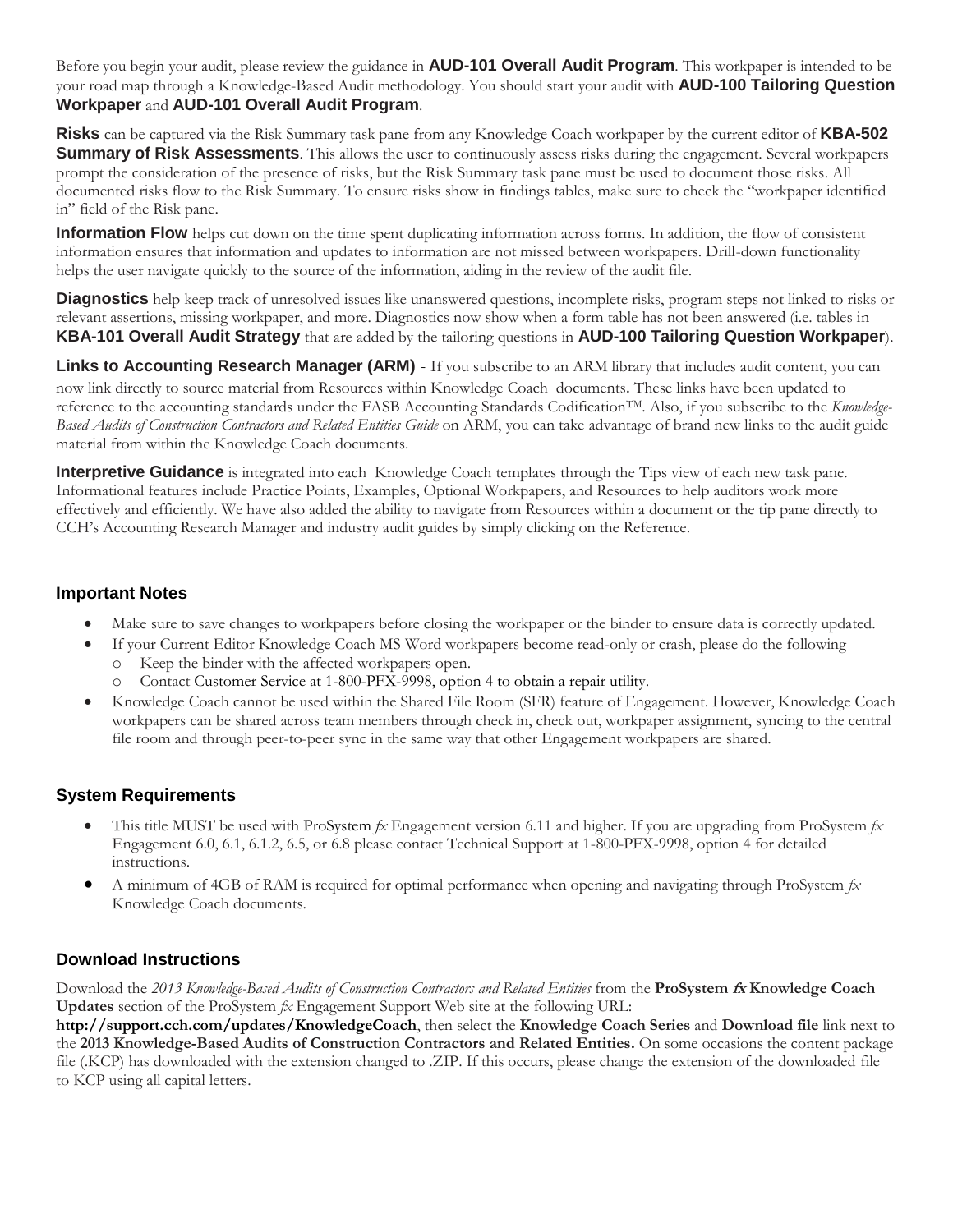**Important**: ProSystem *fx* Engagement version 6.11 or higher must be installed on the computer in order to install this Knowledge Coach title. Additional requirements include Microsoft Office 2007, Microsoft Office 2003 Primary Interop Assemblies (PIA) and Visual Studios 2005 Tools for Office Second Edition Runtime (VSTOR).

The following 2013 Knowledge-Based Audits of Construction Contractors and Related Entities (8/5/13).KCP download is a proprietary file that must be installed from within Engagement. Save this KCP file to a location on your local drive, extract it, and follow the Installation Instructions included in the Release Bulletin.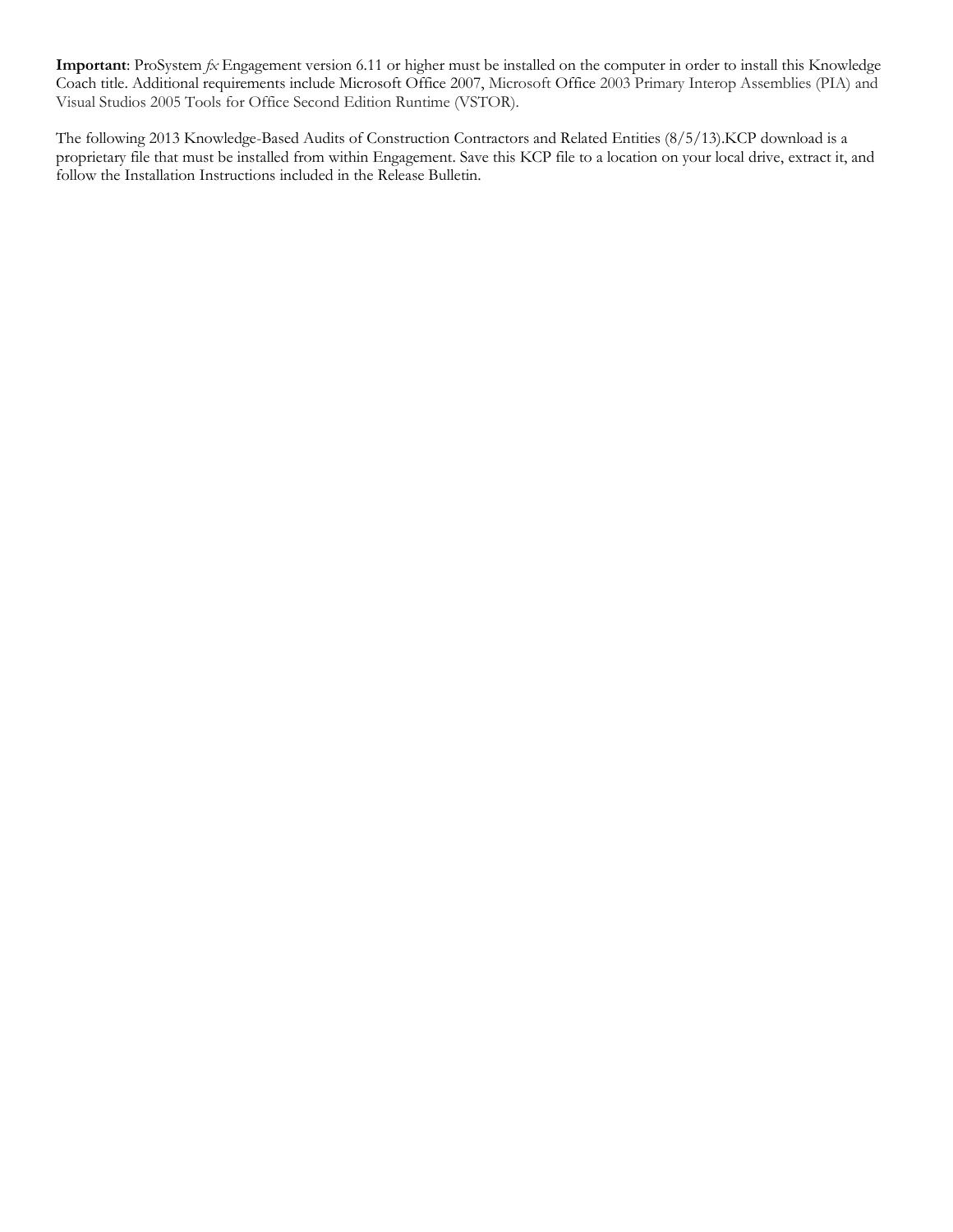#### **Installation Instructions**

Once you have downloaded your Knowledge Coach title, you will need to add it to the list of titles within ProSystem *fx*  Engagement. The only additional system requirement is approximately 75MB of disk space to store your Knowledge Coach program content files. Please refer to the ProSystem *fx* Engagement with Knowledge Coach Release Notes for any other system requirements.

After downloading the *2013 Knowledge-Based Audits of Construction Contractors and Related Entities* titles, do the following:

1. Launch the ProSystem *fx* Engagement Workpaper Management application so that the Local File Room is displayed. Select **Tools > Knowledge Coach Titles**.

The Knowledge Coach Titles window will be displayed.

- 2. Choose **Add Title**.
- 3. Browse to the title package file (\*.KCP) that you previously downloaded and extracted from the ProSystem *fx*  Knowledge Coach Support Web site.
- 4. Choose **Open**.

The system will display a progress indicator while the title package is added. You will receive a message that the title has been successfully installed once the process is complete.

Once the title is added, you must release it, so that other staff members in your firm can use it. You may also wish to "unrelease" previous versions of the title.

To unrelease a title:

- 1. Select a version of the KBA Construction Contractors and Related Entities title
- 2. Choose **Unrelease Title**. The date will be removed from the *Date released* column and staff that do not have the staff group property right to insert unreleased titles will not be able to insert the unreleased titles into a binder.

*Not*e: You can determine this access in the **ProSystem fx Engagement Admin** module by selecting a staff group and choosing **File PropertiesContent** "Insert Knowledge Coach workpapers from unreleased titles" option

To release a title:

- 1. Select one of the Knowledge Coach titles in the list that has been added but is not yet released.
- 2. Choose **Release Title**. The current date and time will be displayed in the *Date released* column, and the status will change to "Released."

**Note:** You must add and assign a Knowledge Coach module as well as the Knowledge Tools title license in the ProSystem *fx* Engagement Administrator before using the workpapers.

**Important:** Once the *2013 Knowledge-Based Audits of Construction Contractors and Related Entities* titles have been added and released, they will be automatically deployed to other staff members when they login to the "Office" location, or when they synchronize a binder that contains Knowledge Coach workpapers from this title.

#### **Online Permission Key**

Permission key files may be downloaded from our Web site at **http://tax.cchgroup.com** or when adding or updating the new licenses within ProSystem *fx* Engagement with Knowledge Coach version 6.11 and higher. After updating the license file in the ProSystem *fx* Engagement Admin module, licenses need to be assigned to the staff who will use 2013 *Knowledge-Based Audits of Constriction Contractors and Related Entities*

If you have not already established a Single Sign-on (SSO) account with Customer Service, we urge you to do so at this time.

Permission keys are no longer generally distributed via floppy diskette. You can choose to continue receiving the diskette by going to **http://tax.cchgroup.com/pfxsupport**, clicking the Firm Administration link, and making the appropriate selection (SSO access is required), or by contacting Customer Service at 1-800-PFX-9998, option 4.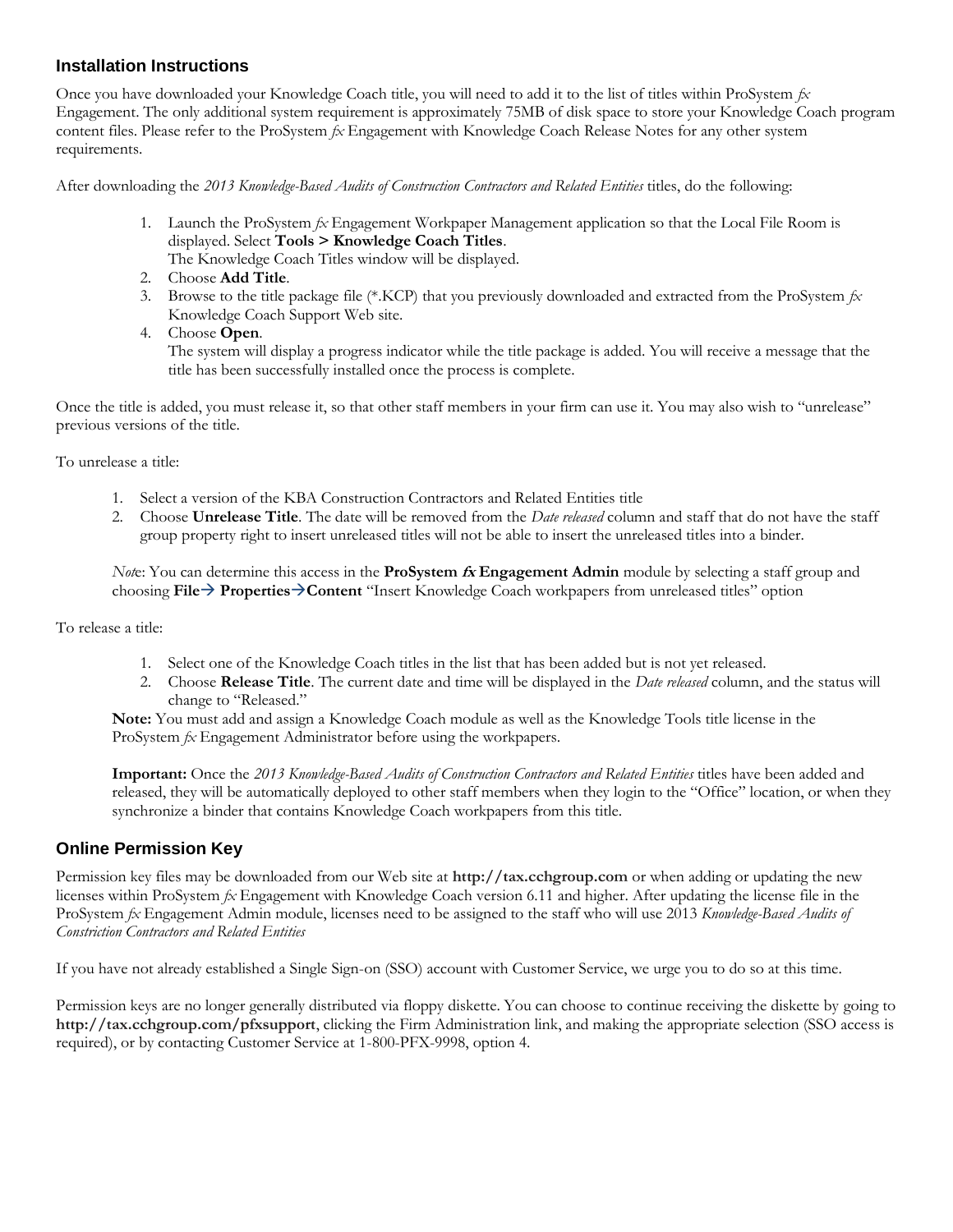### **Accounting Research Manager**

CCH's Accounting Research Manager is the most comprehensive, up-to-date and objective online database of financial reporting literature. It includes all authoritative and proposed accounting, auditing, and SEC literature, plus independent, expert-written interpretive guidance.

Our Weekly Summary email newsletter highlights the key developments of the week, giving you assurance that you have the most current information. It provides links to new FASB, AICPA, SEC, EITF, and IASB authoritative and proposal-stage literature, plus guidance from financial reporting experts.

Our team of content experts updates the system on a daily basis, so you can stay as current as possible. What's more, our experts attend critical standard-setting meetings and summarize the results for you, which means you'll learn of newly released literature and deliberations of current financial reporting projects as soon as they occur! Plus, you'll benefit from their easy-to-understand technical translations. Our expert's interpretations clearly lay out what the rules mean from your perspective.

Also available is the Knowledge-Based Audits of Construction Contractors and Related Entities, a guide that helps you comply with the most recent professional standards and guidance for the conduct of audits of construction contractors and related entities and to integrate the use of practice aids, tools, and other resources with its guidance. This publication supplements and complements the Knowledge-Based documents that are available in Knowledge Coach.

With Accounting Research Manager, you maximize the efficiency of your research time, while enhancing your results. Learn more about our content, our experts, and how you can request your free trial by visiting

**http://www.accountingresearchmanager.com**. You can also access the Accounting Research Manager Web site by selecting the item in ProSystem *fx* Engagement from the Guidance tab on the Shortcuts bar in the Binder window.

### **Links to Accounting Research Manager (ARM)**

As indicated above, subscribers to an Accounting Research Manager library that includes source content can link directly to source material from references within Knowledge Coach workpapers. These links have been updated to reference the new Codification released by the FASB and available on ARM. The Codification on ARM is fully integrated with U.S. and international accounting standards, other non-authoritative materials and industry leading interpretive guidance.

# **Using Your Knowledge Coach Content**

To use your Knowledge Coach Workpaper Templates, open a binder in ProSystem *fx* Engagement, select the workpaper tab into which you would like to insert the workpaper, and select **New Knowledge Coach Workpaper** from the toolbar or File menu. The New Knowledge Coach Workpaper dialog appears (*Figure 1*).

Select the New Knowledge Coach Title with the content you would like to use. You can only select titles you have installed. The information displayed changes to reflect the workpaper organization available for the selected title. Select the Knowledge Coach Workpaper Templates to insert into your binder and click **OK**. The **Selected Workpaper Properties** dialog appears. Each workpaper name is automatically loaded into the Name field. Add a workpaper index in the Index field and make any Name modifications you desire. You can also modify the tab location or the roll forward settings for each workpaper. Then click **OK**. The integrated Knowledge Coach workpaper is now inserted into your engagement binder. For more information on how to use Knowledge Coach workpapers in your binder, see the Knowledge Coach User Guide.



**Figure 1 – New Knowledge Coach Workpaper**